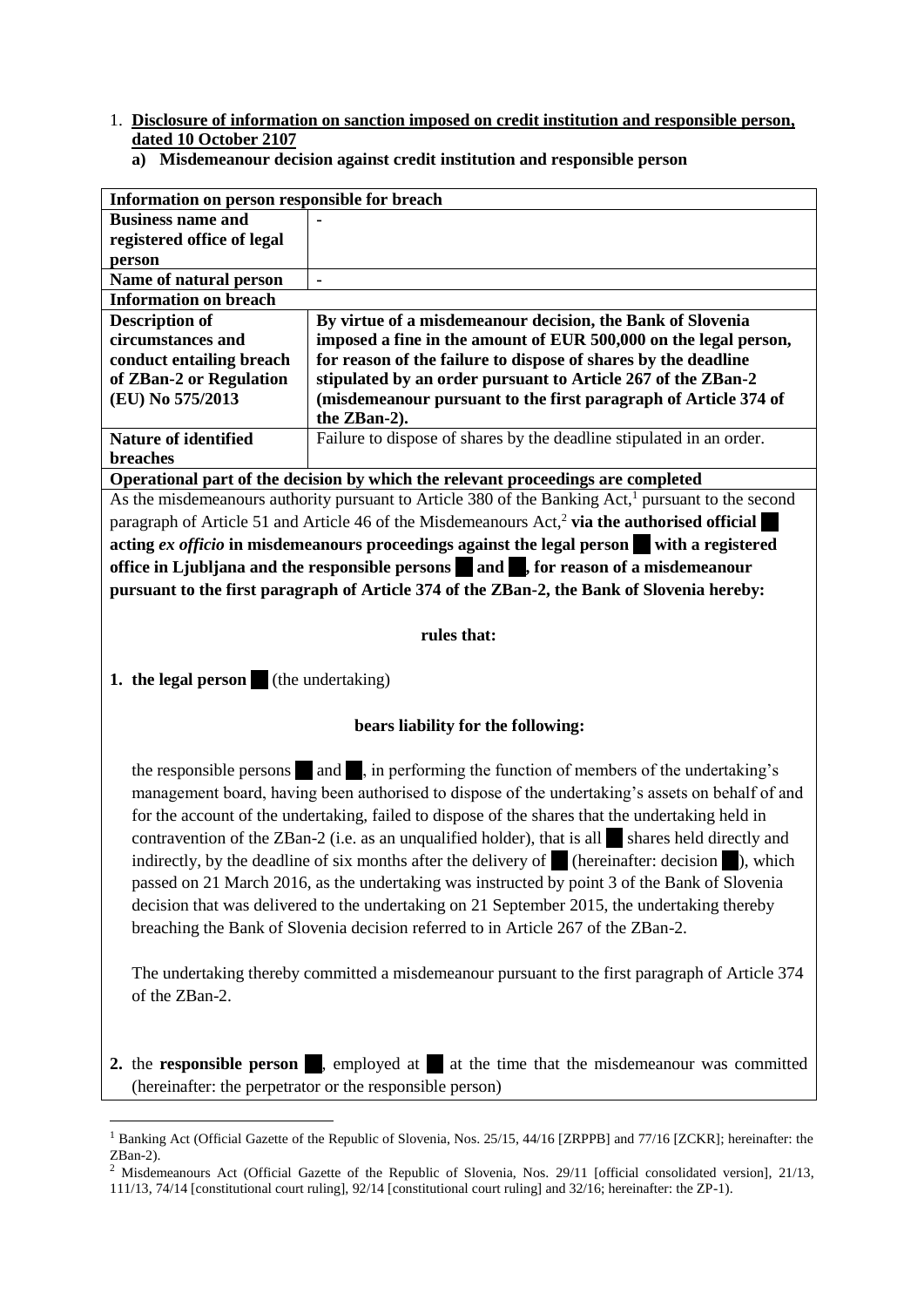## **bears liability for the following:**

as a responsible person in performing the function of a member of the undertaking's management board and having been authorised to dispose of the undertaking's assets on behalf of and for the account of the undertaking, between 19 November 2015 and 21 March 2016 he failed to ensure that by the deadline of six months after the delivery of the Bank of Slovenia decision, which passed on 21 March 2016, the undertaking had disposed of the shares that it held in contravention of the ZBan-2, that is all shares held directly and indirectly, as the undertaking had been instructed by point 3 of the Bank of Slovenia decision that was delivered to the undertaking on 21 September 2015, thereby breaching the Bank of Slovenia decision referred to in Article 267 of the ZBan-2.

The perpetrator thereby committed a misdemeanour pursuant to the fifth paragraph of Article 374 of the ZBan-2 in connection with the first paragraph of the same article.

**3.** the **responsible person**, employed at at the time that the misdemeanour was committed (hereinafter: the perpetrator or the responsible person)

## **bears liability for the following:**

as a responsible person in performing the function of the president of the undertaking's management board and having been authorised to dispose of the undertaking's assets on behalf of and for the account of the undertaking, between 19 November 2015 and 21 March 2016 he failed to ensure that by the deadline of six months after the delivery of the Bank of Slovenia decision, which passed on 21 March 2016, the undertaking had disposed of the shares that it held in contravention of the  $ZBan-2$ , that is all  $\Box$  shares held directly and indirectly, as the undertaking had been instructed by point 3 of the Bank of Slovenia decision that was delivered to the undertaking on 21 September 2015, thereby breaching the Bank of Slovenia decision referred to in Article 267 of the ZBan-2.

The perpetrator thereby committed a misdemeanour pursuant to the fifth paragraph of Article 374 of the ZBan-2 in connection with the first paragraph of the same article.

The following are imposed pursuant to the first paragraph in connection with the fifth paragraph of Article 374 of the ZBan-2, in connection with the third paragraph of Article 52 of the ZP-1, and pursuant to Article 382 of the ZBan-2:

**a fine in the amount of EUR 500,000 on the legal person |** 

**a** fine in the amount of EUR 5,000 on the responsible person  $\blacksquare$ ;

**a** fine in the amount of EUR 5,000 on the responsible person

**Information as to whether judicial protection proceedings have been initiated against the decision in accordance with the ZBan-2**

Pursuant to the ZBan-2, judicial protection proceedings are not admissible against a misdemeanour